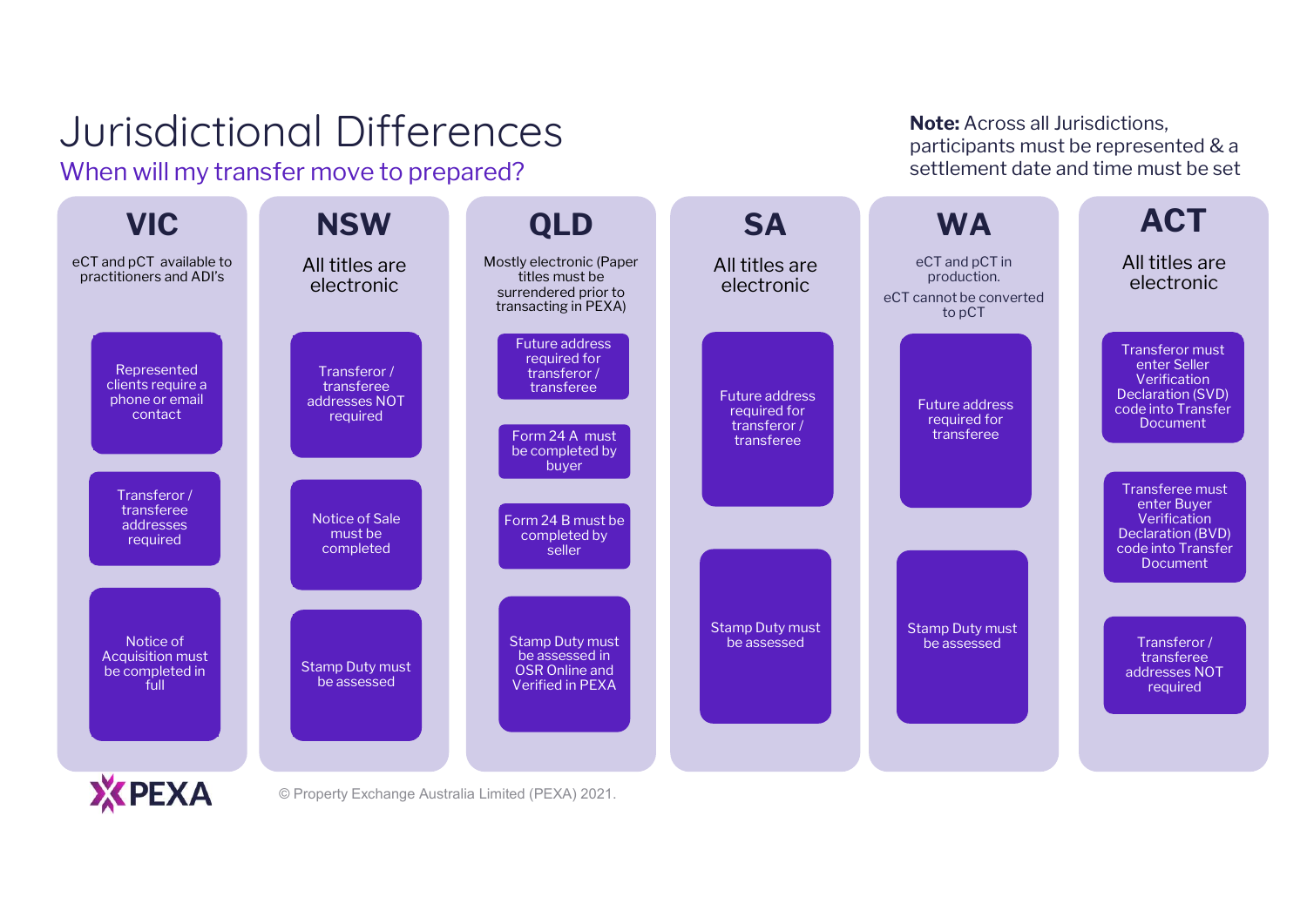Preparing Stamp Duty

| <b>ACT</b><br>Transfer guideline:                                   |
|---------------------------------------------------------------------|
|                                                                     |
|                                                                     |
| Completed via ACT<br><b>Revenue Office</b>                          |
| No Stamp Duty paid or<br>assessed via PEXA                          |
|                                                                     |
| Paid up to 14 days<br>after settlement as<br>per Barrier Free Model |
|                                                                     |

XPEXA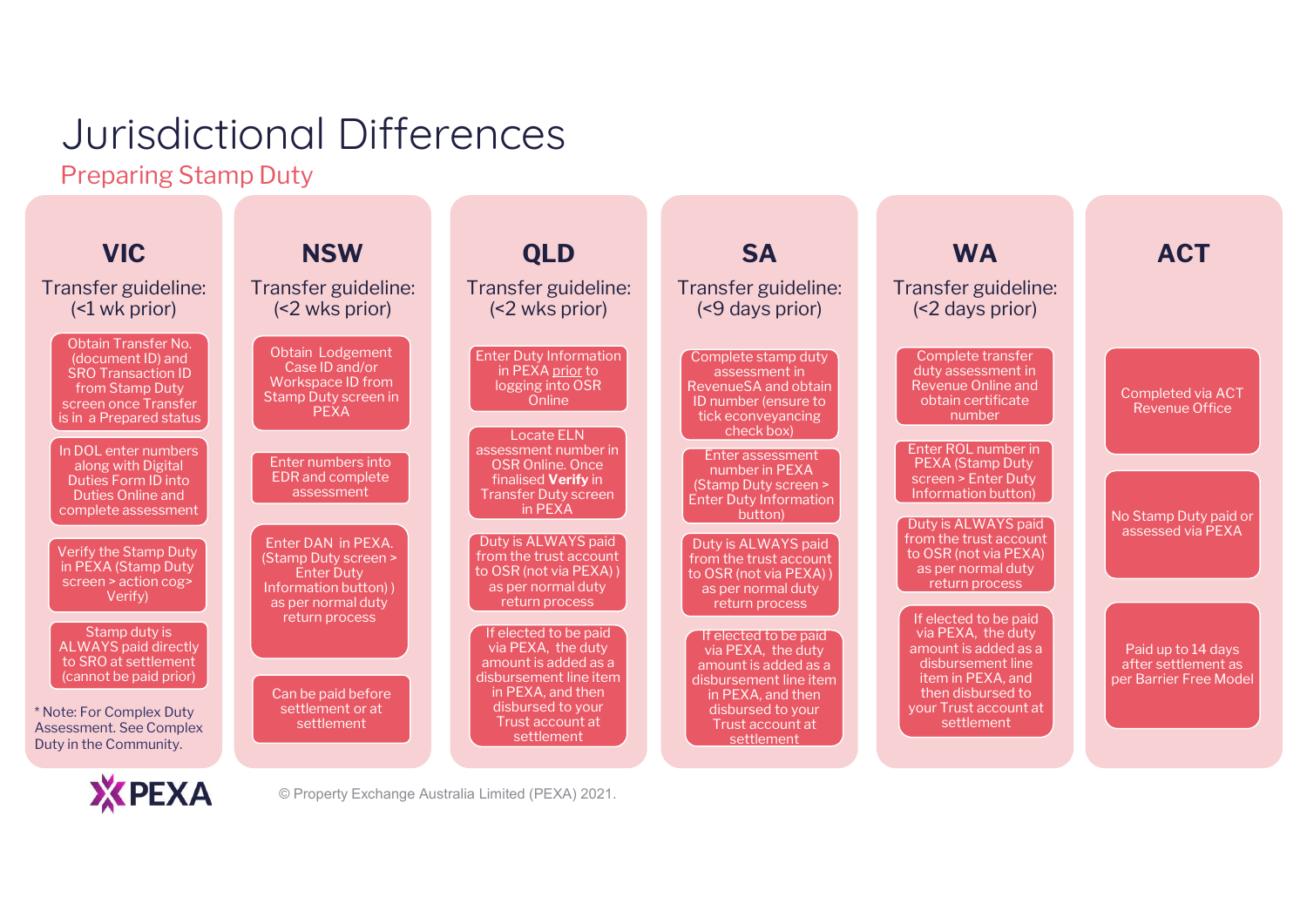#### Jurisdictional Differences Land Titles in each state



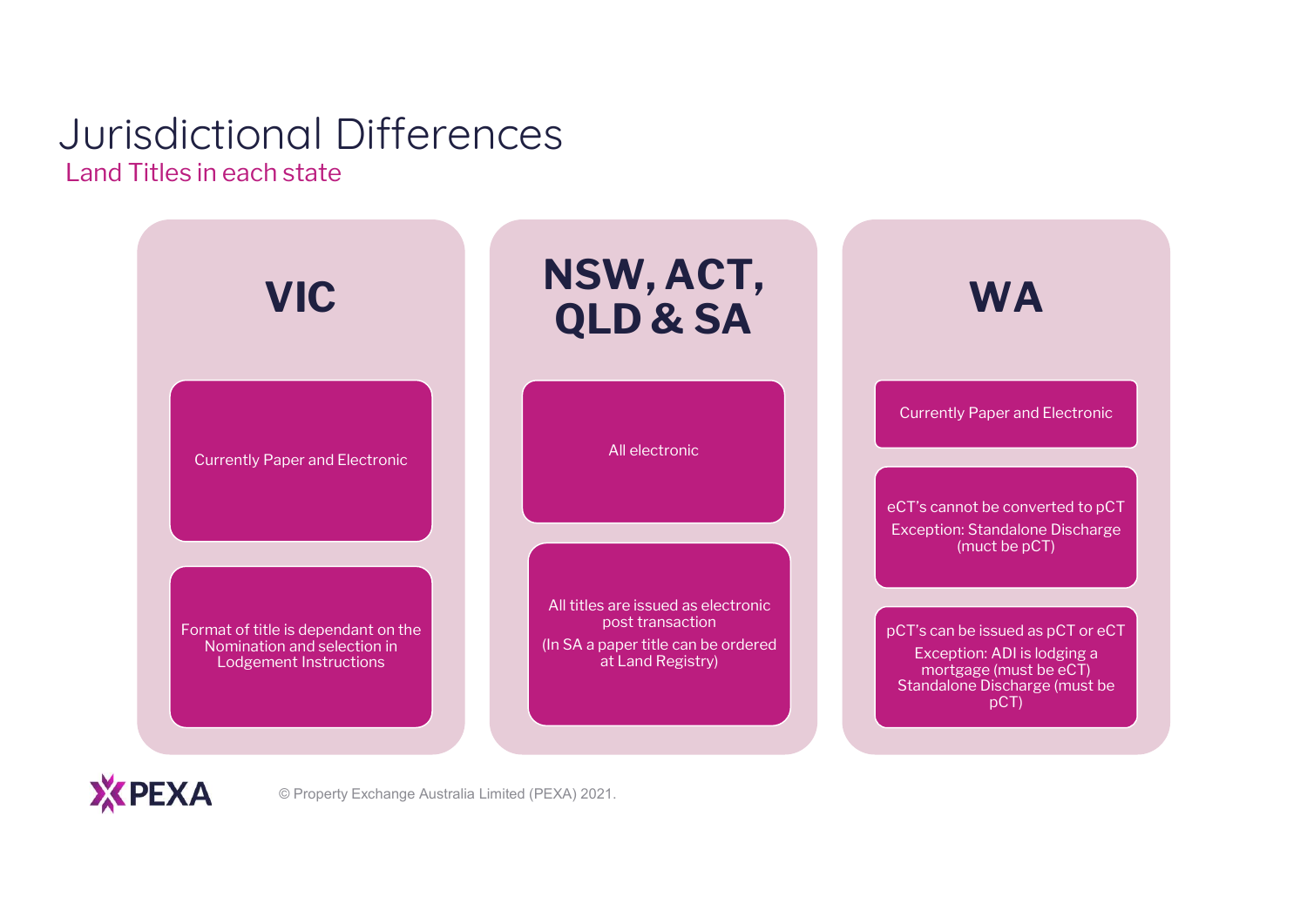# Jurisdictional Differences Part Tenancy Transfers - where at least one POT remains on title

| <b>VIC</b>                                                                             | <b>NSW</b>                                                                                                                               | <b>SA</b>                                                                                             | <b>QLD</b>                                                                                                                                                                         |
|----------------------------------------------------------------------------------------|------------------------------------------------------------------------------------------------------------------------------------------|-------------------------------------------------------------------------------------------------------|------------------------------------------------------------------------------------------------------------------------------------------------------------------------------------|
| For scope inclusions please<br>see VIC Part Tenancy on<br>Community                    | For scope inclusions please see<br>NSW Part Tenancy on<br>Community                                                                      | For scope inclusions please see<br>SA Part Tenancy on the<br>Community                                | For scope inclusions please see<br><b>QLD Part Tenancy on the</b><br>Community                                                                                                     |
| Sole proprietor, tenants in common<br>and joint tenants                                | Sole proprietor, tenants in common<br>and joint tenants                                                                                  | Sole proprietor, tenants in common<br>and joint tenants                                               | Sole proprietor, tenants in common<br>and joint tenants<br>At least one POT remains on title.                                                                                      |
| At Least one POT is remaining on<br><b>Title</b>                                       | At least one POT remains on title.<br>POT's whose share is remaining<br>unchanged are not represented                                    | At least one POT remains on title.<br>POT's whose share is remaining<br>unchanged are not represented | POT's whose share is remaining<br>unchanged are not represented<br>A new Proprietor can be added (not<br>mandatory) in the role of Incoming<br>Proprietor                          |
| All POT's must be represented                                                          | A new Proprietor can be added (not<br>mandatory) in the role of Incoming<br>Proprietor                                                   | A new Proprietor can be added (not<br>mandatory) in the role of Incoming<br>Proprietor                | Where a Proprietor on Title who will<br>remain on title requires a name<br>justification, a change of name<br>must be completed and registered<br>outside of PEXA prior to lodging |
| A new Proprietor can be added (not<br>mandatory) in the role of Incoming<br>Proprietor | A Joint inter-se group must<br>relinquish the full inter-se share.<br>Joint tenancy inter se groups<br>cannot increase the overall share | Name justifications for existing<br>POT's are not supported where the<br>POT is remaining on title    | the Part Tenancy Transfer.<br>The Proprietor on Title that has<br>justification must be transferring<br>the whole share it's holding and is<br>not returning onto the title.       |
| <b>KPEXA</b>                                                                           | © Property Exchange Australia Limited (PEXA) 2021.                                                                                       |                                                                                                       |                                                                                                                                                                                    |

Note: Existing POT's do not need to be recreated as an IP where they will remain on title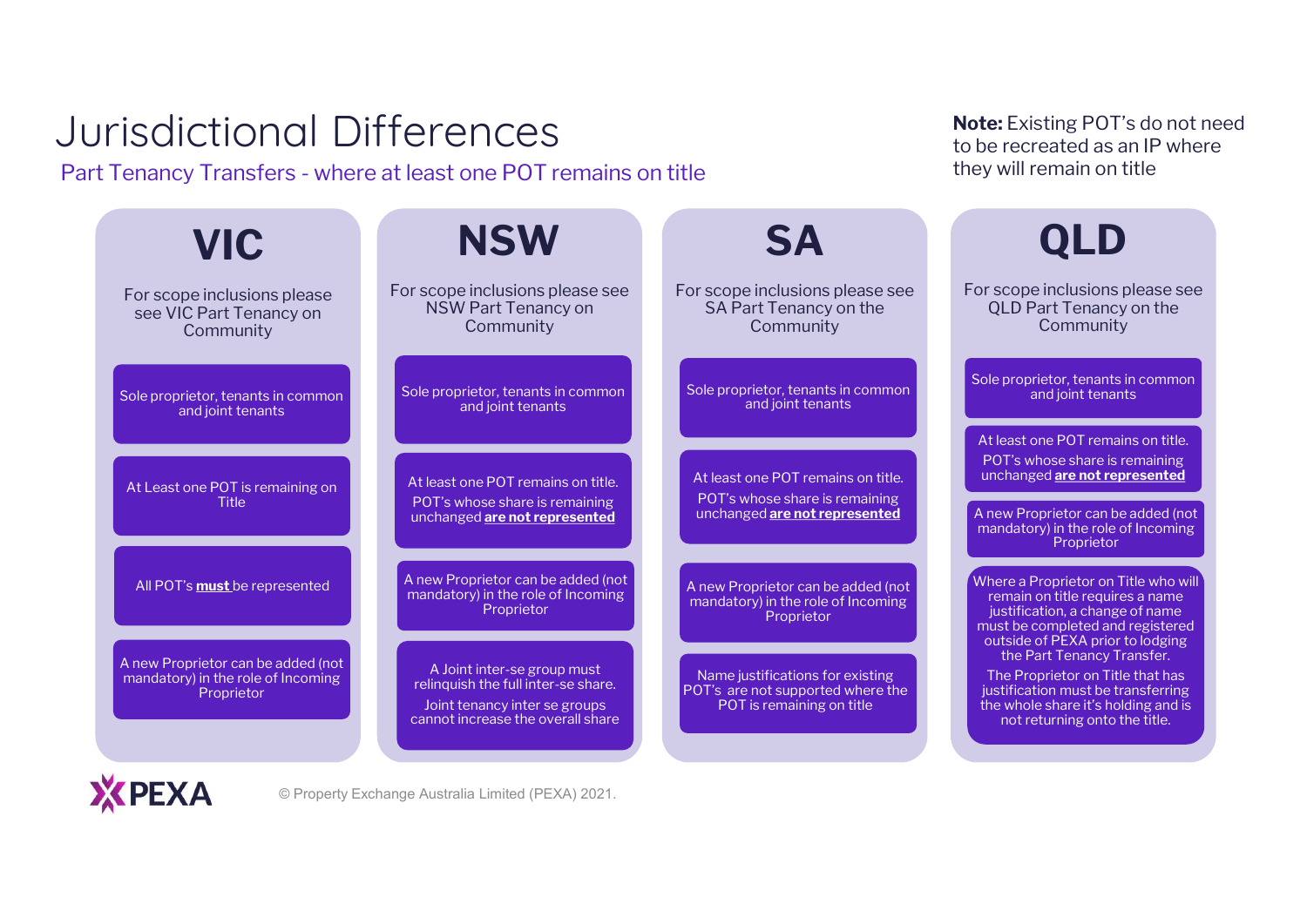Transfer of Interest

| <b>VIC</b>                                     | <b>SA</b>                          | <b>NSW</b>                         |
|------------------------------------------------|------------------------------------|------------------------------------|
| Settlement date and time is                    | Settlement date and time is        | Settlement date and time is        |
| optional                                       | optional                           | optional                           |
| Can be completed for a Transfer of             | Can be completed for a Transfer of | Can be completed for a Transfer of |
| <b>Annuity or Mortgage</b>                     | Mortgage or Encumbrance            | Annuity Charge or Mortgage         |
| Workspace cannot be created in the             | Workspace cannot be created in the | Workspace cannot be created in the |
| role of MOT                                    | role of MOT                        | role of MOT                        |
| Nomination is required by the CT<br>Controller | No Supporting docs required        | No Supporting docs required        |
| Stamp Duty is not required                     | Stamp Duty is not required         | Stamp Duty is not required         |

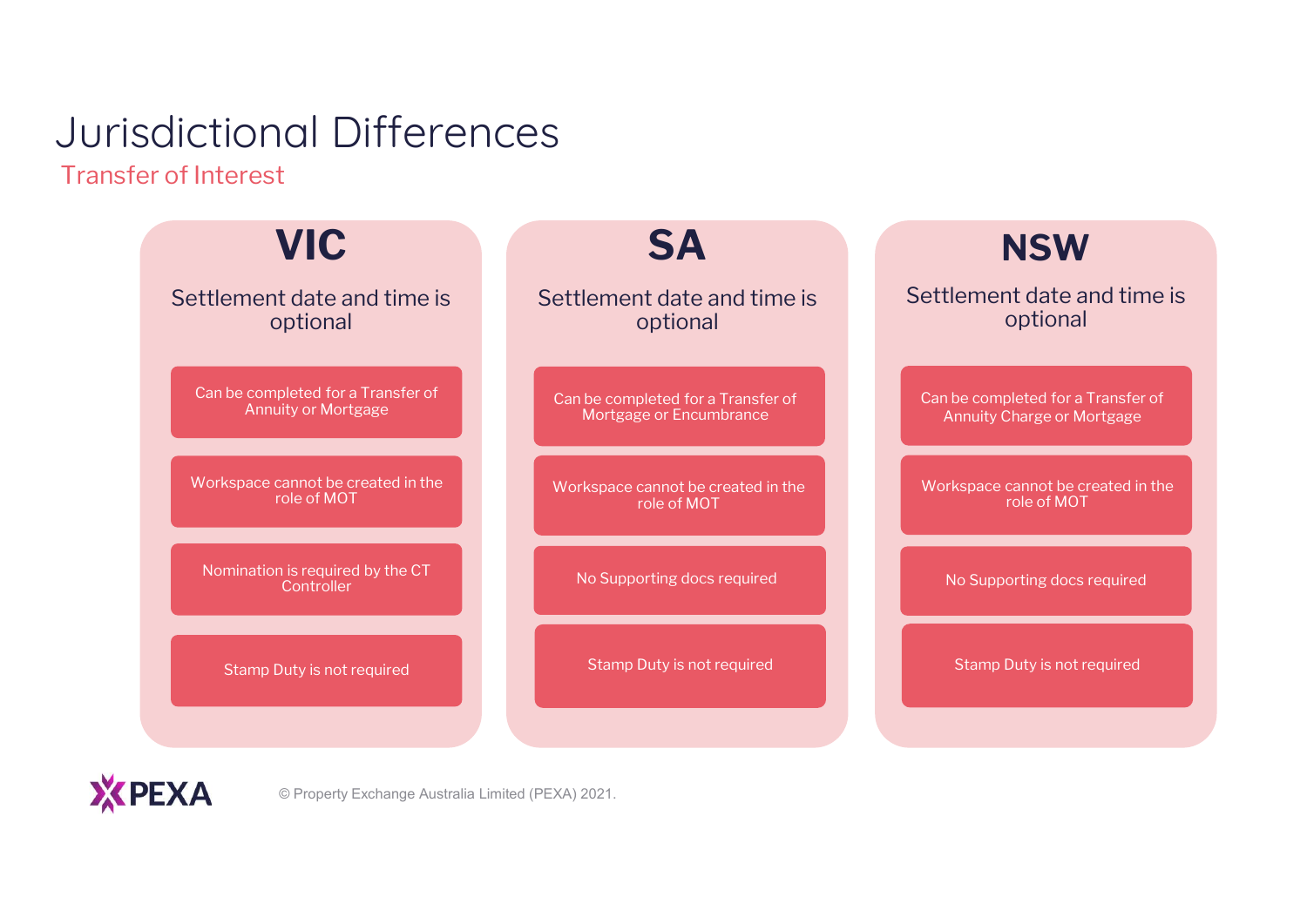### Jurisdictional Differences Survivorship Application/Notice of Death (NSW)

| <b>VIC</b><br><b>Survivorship Application</b>                                  | <b>SA</b><br><b>Survivorship Application</b>                                                                                           | WA<br><b>Survivorship Application</b>                                                              | <b>NSW</b><br>Notice of Death                                                                                                                                     |
|--------------------------------------------------------------------------------|----------------------------------------------------------------------------------------------------------------------------------------|----------------------------------------------------------------------------------------------------|-------------------------------------------------------------------------------------------------------------------------------------------------------------------|
| Surviving POT address required if<br>different from property address           | Surviving POT address required if<br>different from property address.                                                                  | Surviving POT address required if<br>different from property address.                              | Surviving POT address required if<br>different from property address.                                                                                             |
| Date of death not required<br>Evidence must <b>ONLY</b> be retained<br>on file | Date of death required<br>Evidence must ONLY be retained on<br>file<br>Survivorship can be completed in                                | Date of death required<br>Evidence <b>MUST</b> be uploaded and<br>attached to Transmission in PEXA | If there are multiple parties in the<br>joint tenancy, only one surviving<br>tenant is required to be represented<br>to complete this document.                   |
| Cannot be completed in the same<br>workspace as a Transfer                     | combination with other documents<br>A Survivorship must be created for<br>each deceased proprietor                                     | Survivorship can be completed in<br>combination with other documents                               | Date of death not required<br>Evidence must ONLY be retained<br>on file                                                                                           |
| Nomination required by the CT<br>controller                                    | Where all POT's are deceased<br>Create a survivorship for each pre-<br>deceased<br>- Create a Transmission for the<br>primary deceased | Where a Duplicate Title has been<br>issued, Duplicate Holding Details<br>must be entered           | If there are multiple deceased<br>Proprietors, any subsequent Notice<br>of Death documents can be lodged<br>once the first Notice of Death has<br>been registered |